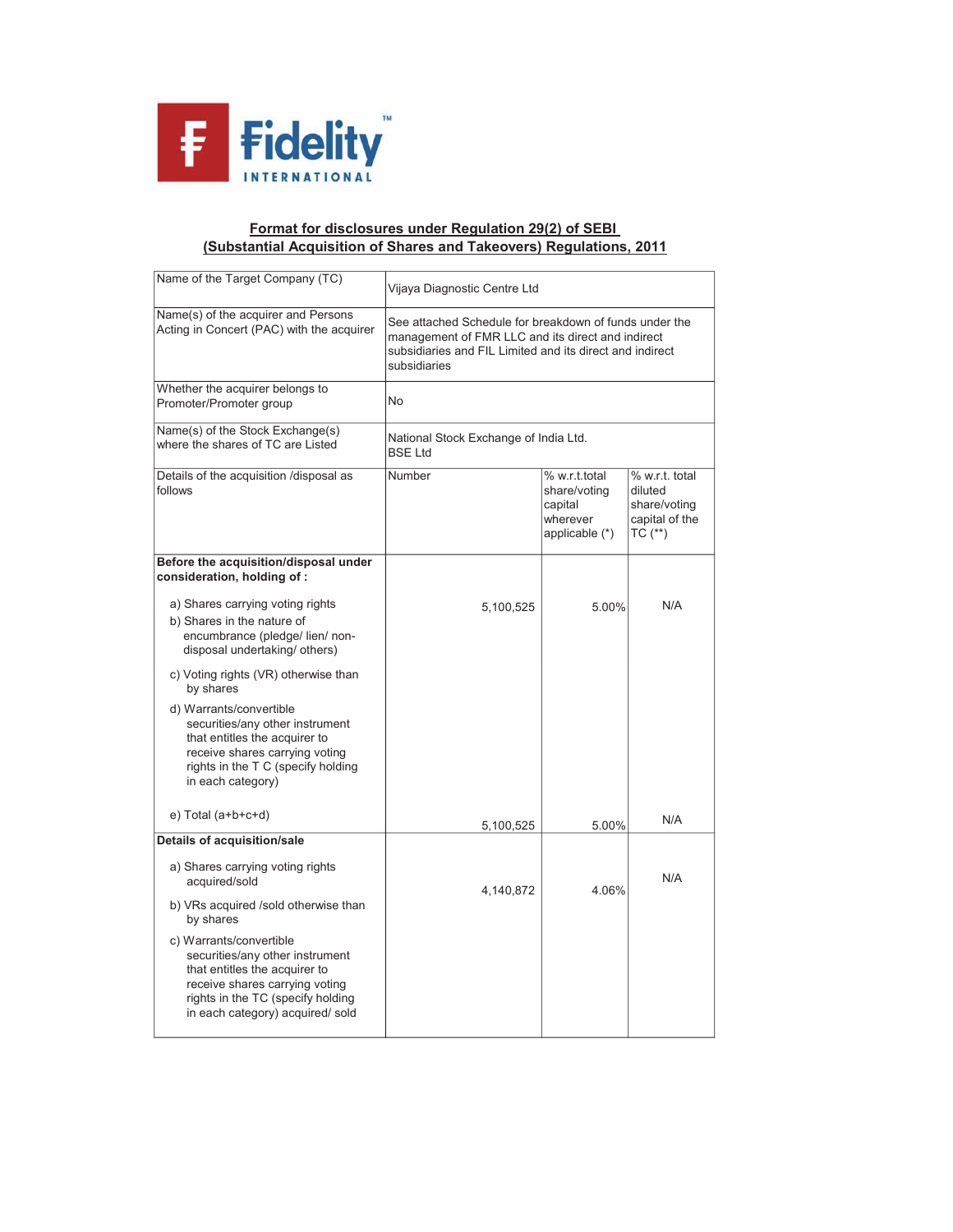

| d) Shares encumbered/ invoked/<br>released by the acquirer/ seller                                                                                                                                                                                     |                                 |       |     |
|--------------------------------------------------------------------------------------------------------------------------------------------------------------------------------------------------------------------------------------------------------|---------------------------------|-------|-----|
| $e)$ Total (a+b+c+/-d)                                                                                                                                                                                                                                 | 4,140,872                       | 4.06% | N/A |
| After the acquisition/sale, holding of:                                                                                                                                                                                                                |                                 |       |     |
| a) Shares carrying voting rights                                                                                                                                                                                                                       | 9,241,397                       | 9.06% | N/A |
| b) Shares encumbered with the<br>acquirer                                                                                                                                                                                                              |                                 |       |     |
| c) VRs otherwise than by shares<br>d) Warrants/convertible<br>securities/any other instrument<br>that entitles the acquirer to<br>receive shares carrying voting<br>rights in the TC (specify holding in<br>each category) after acquisition/<br>sale. |                                 |       |     |
| $e)$ Total (a+b+c+d)                                                                                                                                                                                                                                   | 9,241,397                       | 9.06% | N/A |
| Mode of acquisition / sale (e.g. open<br>market / off-market / public issue /<br>rights issue / preferential allotment /<br>inter-se transfer etc).                                                                                                    | Open Market                     |       |     |
| Date of acquisition / sale of shares /<br>VR or date of receipt of intimation of<br>allotment of shares, whichever is<br>applicable                                                                                                                    | 21 October 2021 - 25 March 2022 |       |     |
| Equity share capital / total voting<br>capital of the TC before the said<br>acquisition / sale                                                                                                                                                         | 101,965,926                     |       |     |
| Equity share capital/ total voting<br>capital of the TC after the said<br>acquisition / sale                                                                                                                                                           | 101,965,926                     |       |     |
| Total diluted share/voting capital of<br>the TC after the said acquisition/sale                                                                                                                                                                        | N/A                             |       |     |

(\*) Total share capital/ voting capital to be taken as per the latest filing done by the company to the Stock Exchange under Clause 5 of the listing Agreement.

(\*\*) Diluted share/voting capital means the total number of shares in the TC assuming full conversion of the outstanding convertible securities/warrants into equity shares of the TC.

Signature of the acquirer / Authorised Signatory

Charles Guns

Charles Guo Senior Manager of Regulatory Reporting, Asia Pacific

Duly authorized under Powers of Attorney by and on behalf of FMR LLC & FIL Limited

Place: C/O FIL Asia Pte Ltd, Level 21, 88 Queensway, Admiralty, Hong Kong

Date: 29 March 2022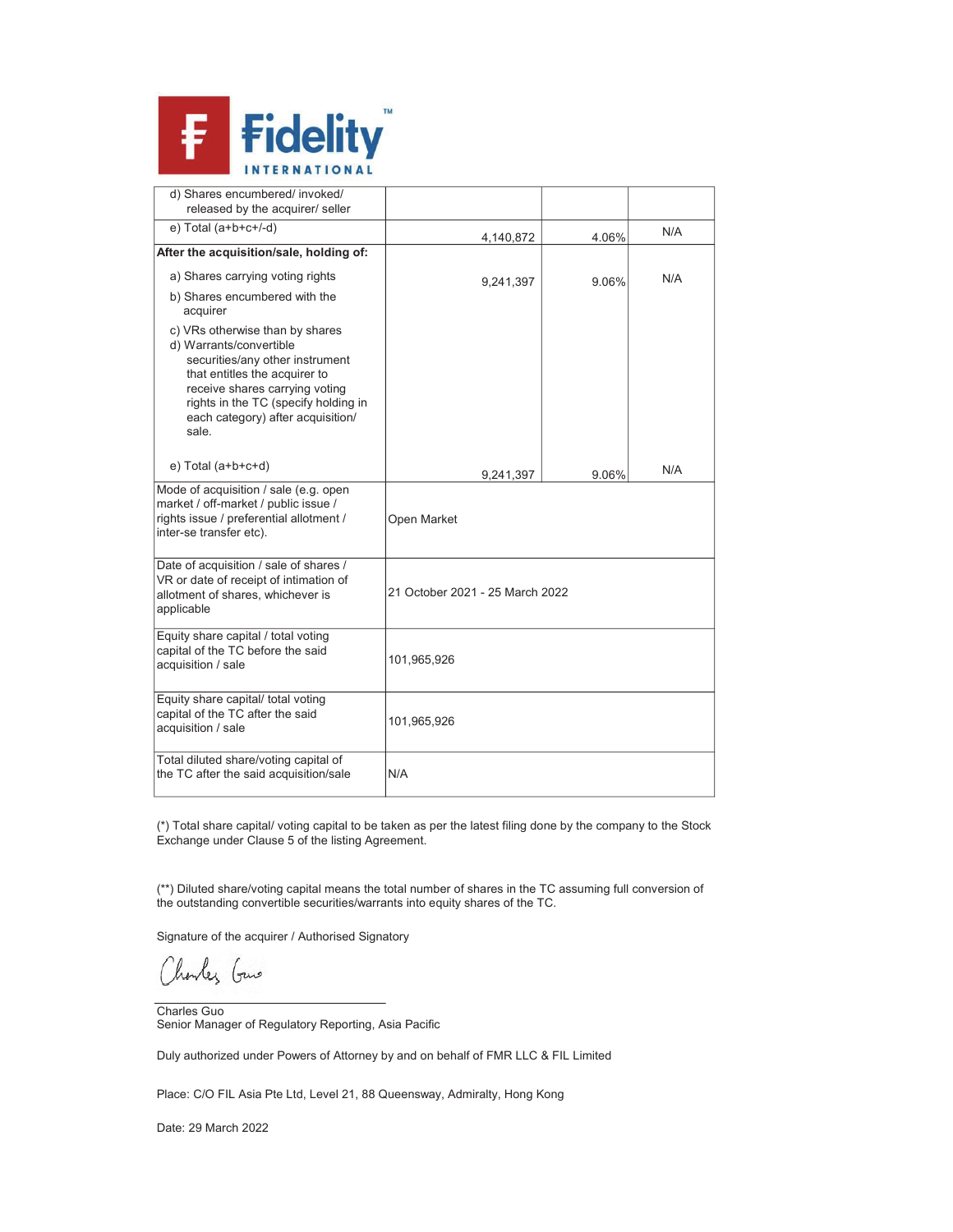

## Schedule

|                                                                                              | Fund                           | <b>Shares Held</b> | % of shares and<br>voting rights held |
|----------------------------------------------------------------------------------------------|--------------------------------|--------------------|---------------------------------------|
|                                                                                              | FIAM EM OPPS CP HC T14546      | 411, 200           | 0.40                                  |
|                                                                                              | FIK INDIA EQUITY MOTHER        | 64, 919            | 0.06                                  |
|                                                                                              | FID AUS INDIA FUND             | 132, 309           | 0.13                                  |
|                                                                                              | FID FDS-INDIA FCS              | 1,754,329          | 1.72                                  |
|                                                                                              | FID SRS EM OPPS HLTH CR SUB    | 1,850,800          | 1.82                                  |
|                                                                                              | FID EMRG MKT EQ CTRL HLTH SUB  | 129, 180           | 0.13                                  |
| Funds under the management of FMR LLC and its                                                | FID EM OPPS INSTL HC T15922    | 35, 405            | 0.03                                  |
| direct and indirect subsidiaries and FIL Limited<br>and its direct and indirect subsidiaries | FID TOTAL EM - HEALTHCARE SUB  | 26,025             | 0.03                                  |
|                                                                                              | FIC EM EQ MA BASE FD HLTH CARE | 47,390             | 0.05                                  |
|                                                                                              | FID INT DISCVRY CP T16928      | 180, 401           | 0.18                                  |
|                                                                                              | WORLDWIDE NON-US EQUITY SUB    | 256,700            | 0.25                                  |
|                                                                                              | INTL DISCOVERY K6 FUND         | 155, 279           | 0.15                                  |
|                                                                                              | FID INTL DISCOVERY FUND        | 3,895,982          | 3.82                                  |
|                                                                                              | EMERGING ASIA FUND-OPEN<br>END | 58, 123            | 0.06                                  |
|                                                                                              | FAR EAST FUND - CANADA         | 15,683             | 0.02                                  |
|                                                                                              | FID EMERGING ASIA FUND         | 227,672            | 0.22                                  |
| Total                                                                                        |                                | 9, 241, 397        | 9.06                                  |